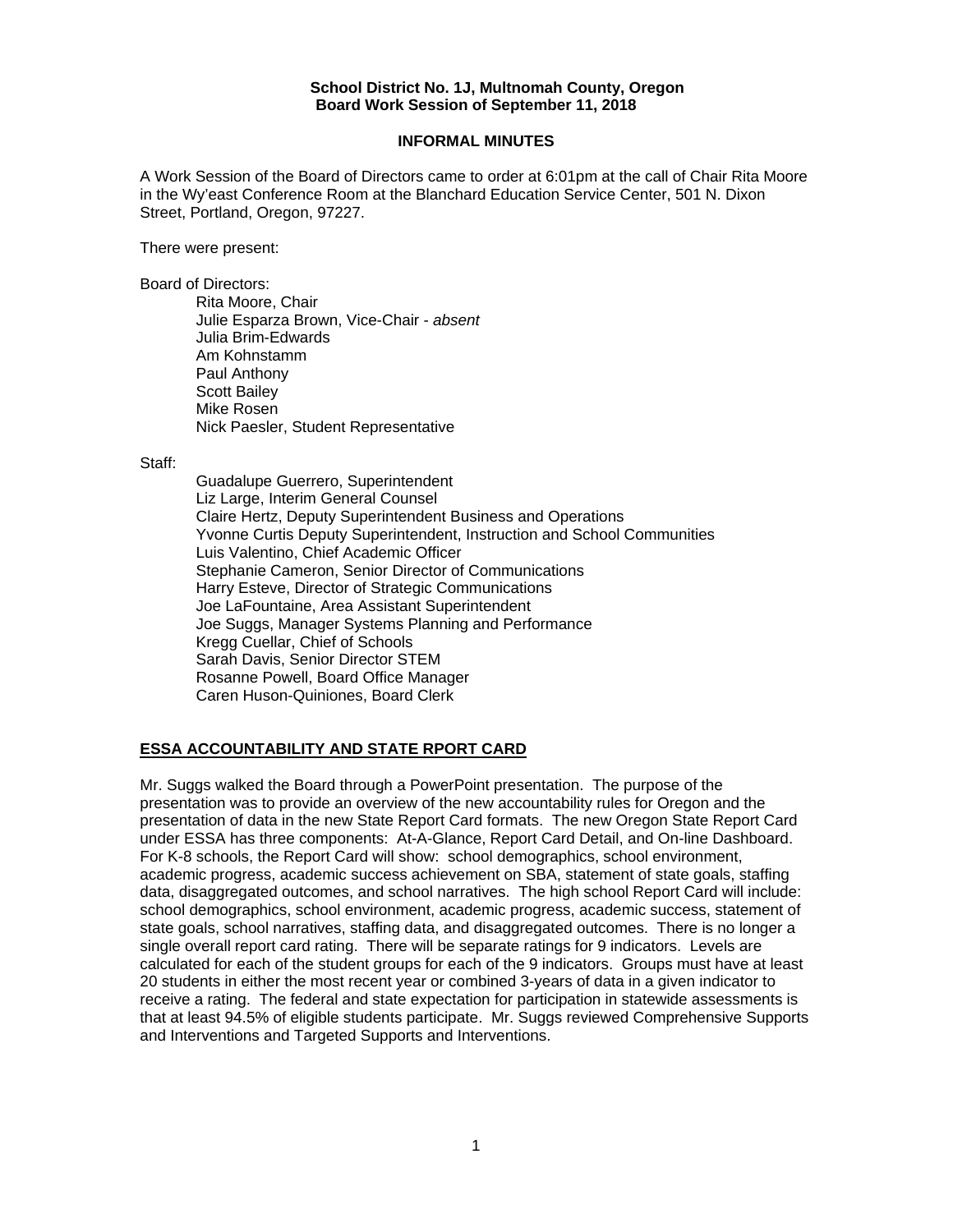Director Bailey stated that it was distressing that CTE and advanced coursework just sustains the same separation; he views CTE work as pretty advanced coursework.

Chair Moore asked what it meant if a school received a TSI or CSI. Mr. Suggs responded that the intent is to do something productive. Resources would be available, including funding from the state. Mr. Cuellar added that the District will have supports in place and will be ready to go for those schools requiring them. Ms. Davis added that the District will use supports it currently has, but expand them district-wide as needed. Staff was working hard to lay the foundations and was making significant progress. We would like to see math specialists across the District. Mr. Cuellar commented that senior directors were now instructional leaders at least 80% of the time, instead of the previous 80% managerial work and 20% instructional. Superintendent Guerrero mentioned that principals and teachers were looking forward to direction and a robust Professional Development is in the works.

Director Bailey stated that there were two different ways of measuring progress and asked what the District would be measuring for. Mr. Suggs responded that the District will be measuring for student achievement. We will rank the four indicators, get a median, sum that up to the school's level, and compare the school median profile to other schools around the state.

Director Brim-Edwards questioned how we will make the State Report Card understandable for families and how will we communicate it. Superintendent Guerrero responded that that is the challenge; some training will have to be done at the school level, ODE needs to think about tools to make available for districts to use, and a lot of it will be performed in some data evenings with families and information we might post, or host sessions about. One needs to be walked through it to understand it.

Chair Moore indicated that she would like a primer on ESSA as there must be other things the Board needs to know about.

#### **BUDGET PROCESS OVERVIEW**

Ms. Hertz asked Board members to answer a couple questions about last year's budget process. Highlights of the 2018-19 budget included integration and articulation of the different staffing formula, and more information was available to the Board and earlier than in years past. In terms of what parts of the process needed to be improved, the Board requested that information be provided earlier, that it be transparent, actionable, and that the Board make decisions with adequate information. The Board would like to receive a marginal analysis; a set of choice points in every department.

Ms. Hertz provided a very draft budget calendar for 2019-2020. Chair Moore stated that the current budget book was impenetrable and asked if there was some way to get a budget document that made sense, and instead of using budget codes, could the budget be by department. Ms. Hertz responded that the Budget Book must be done by using codes per state law, but it will be a different document than what the Board has seen in the past. Director Brim-Edwards mentioned that there was no way to tell whether the budget was up or down from the previous year and it was unclear what decisions the Board was making. Director Kohnstamm added that she would like to know the priorirties of each budget holder and their considerations when submitting their proposals. Director Bailey suggested differentiated outreach besides just holding public hearings, such as Town Hall meetings.

Director Brim-Edwards stated that the Board would be looking at a levy on the May ballot, and if so, we need to think of what that would inform in the budget process. Superintendent Guerrero commented that it would really change the game plan if we did not have the levy funds. We need to remind people of what we have right now; we would look different if we did not have that supplemental funding. Director Brim-Edwards commented that we need to be clear of the items